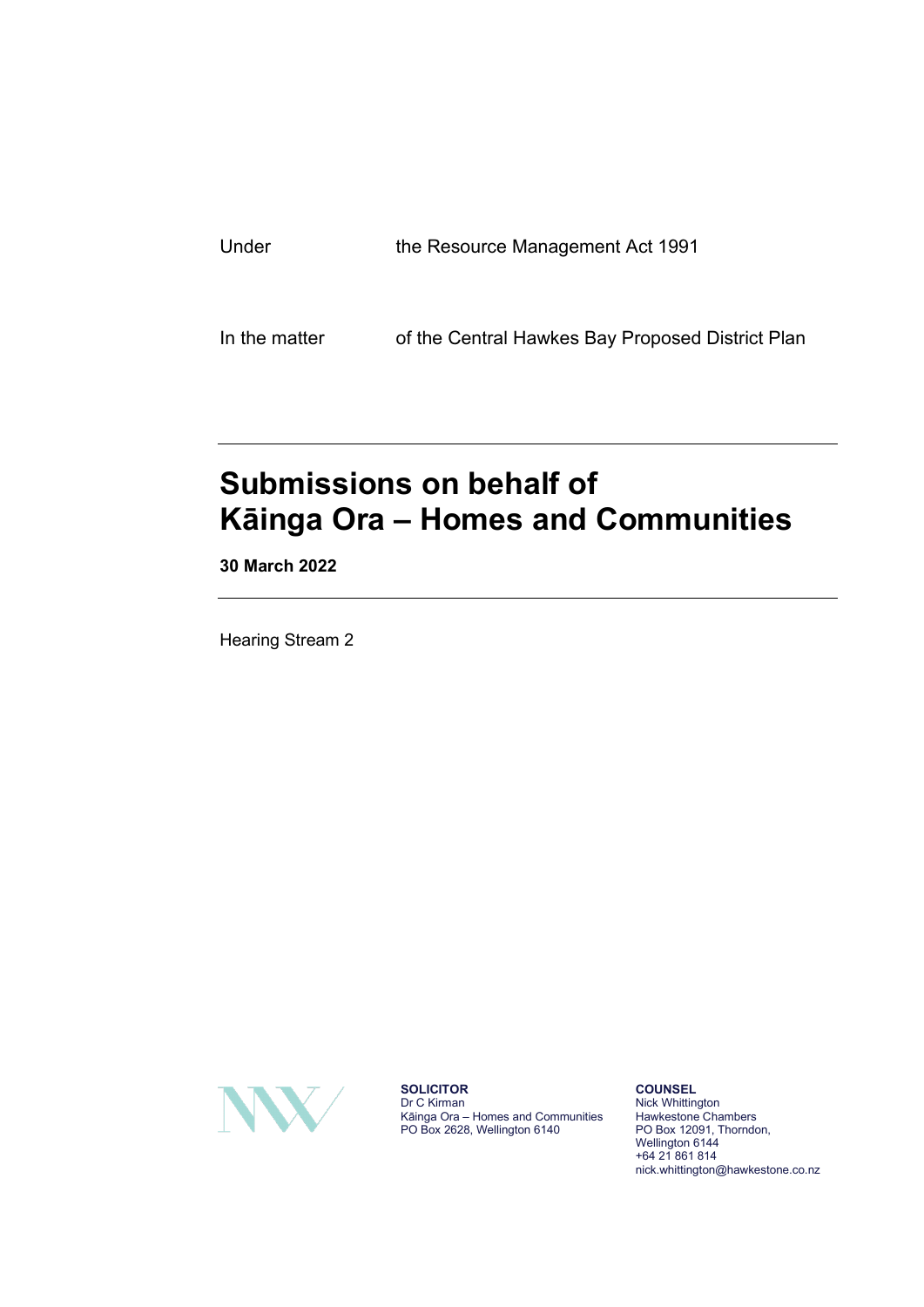## **Submissions on behalf of Kāinga Ora – Homes and Communities**

- 1 These brief legal submissions relate to legal issues arising in Hearing Stream 2.
- 2 Kāinga Ora's evidence is focused on two sub-topics: urban form and development issues, and noise issues.

## **Urban Form and Development**

3 As to urban form and development issues, the evidence of Nick Rae (urban design) and Michael Campbell (planning) address a number of points that I do not need to address from a legal perspective. While Kāinga Ora acknowledges that Central Hawkes Bay is not a tier 3 local authority for the purpose of the NPS-UD, the recommendations of the Kāinga Ora witnesses will improve the outcome of any intensification of urban development in the district's towns.

## **Noise**

- 4 I do not intend to address in detail Kāinga Ora's submission points about alterations to wording in the objectives and policies in the noise chapter. These have been addressed by Jon Styles and Michael Campbell in their evidence.<sup>[1](#page-1-0)</sup>
- 5 These submissions focus on the proposed plan's approach to managing noise adjacent to the road in rail corridor. The approach is generally to impose noise mitigation requirements on landowners within 100m of the State Highway or Rail Network. This shifts the burden of mitigating land transport noise effects entirely on to the occupants of the receiving environment.
- 6 In the context of Kāinga Ora's wide mandate with respect to urban development, it is concerned to avoid the undue discouragement or restriction of existing and future urban activities by a planning framework that overly emphasises reverse sensitivity effects and that imposes

<span id="page-1-0"></span><sup>&</sup>lt;sup>1</sup> Jon Styles' Evidence at Parts 3 to 11; Michael Campbell's (Noise) Evidence at [2.14]-[2.55].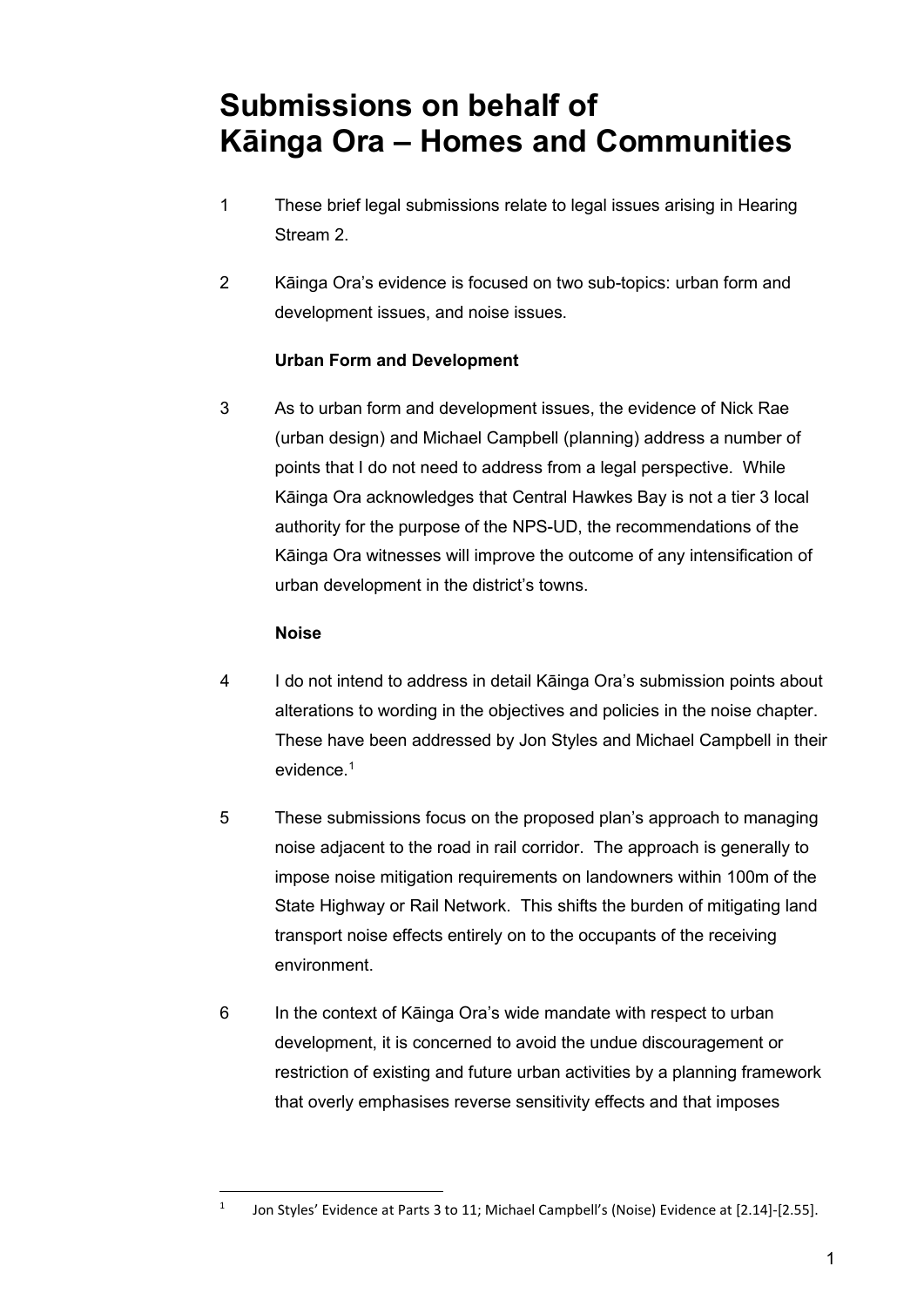obligations on receivers of effects rather than the generators in the context of these infrastructure networks.

- 7 Kāinga Ora says that the Council and the transport authorities have failed to provide a sufficient basis for this Panel to conclude that provisions are the most appropriate in this case.
- 8 The controls will impact on the rights of landowners and occupiers and in practice will both restrict and add cost to the activities that can be undertaken on land. That land has not been designated and the transport authorities are not proposing to mitigate effects at source or through funding improvements to existing dwellings.
- 9 Given that the transport authorities have elected not to acquire the land in proximity to their networks that they say is affected, it is appropriate for any regulation to be applied only where there is an evidential basis that establishes a need for that regulation. That is not satisfied by a blanket control proposed over a substantial amount of land within a specified distance of the road and rail corridor, where that specified distance is not supported by evidence. Indeed, Waka Kotahi's own generic s 32 analysis concludes that its preferred approach is a modelled contour – it just has not done it in this case. $^{\rm 2}$  In effect, a blanket control is proposed in lieu of doing an appropriate s 32 analysis to determine what the most appropriate control, and its extent, should be.
- 10 The purpose of s 32 is to provide a check on the necessity of including policies and rules in a plan, to ensure that over-regulation does not occur, and costs and benefits are properly considered. This is a classic example of an inadequate s 32 analysis. Kāinga Ora recognises that s 32 imposes no burden or evidential onus on any party, but there has been no attempt by the Council or Waka Kotahi/Kiwirail to quantify the benefits and costs of these provisions despite it plainly being practicable to do so – as Mr Styles' evidence demonstrates.

<span id="page-2-0"></span>Evidence of Jon Styles at [9.2]-[9.4]; evidence of Brendon Liggett at [7.6]-[7.7]. The evidence of Andrew Sowersby confirms that it is doing noise modelling countrywide, but it has not yet been done for the Central Hawkes Bay.